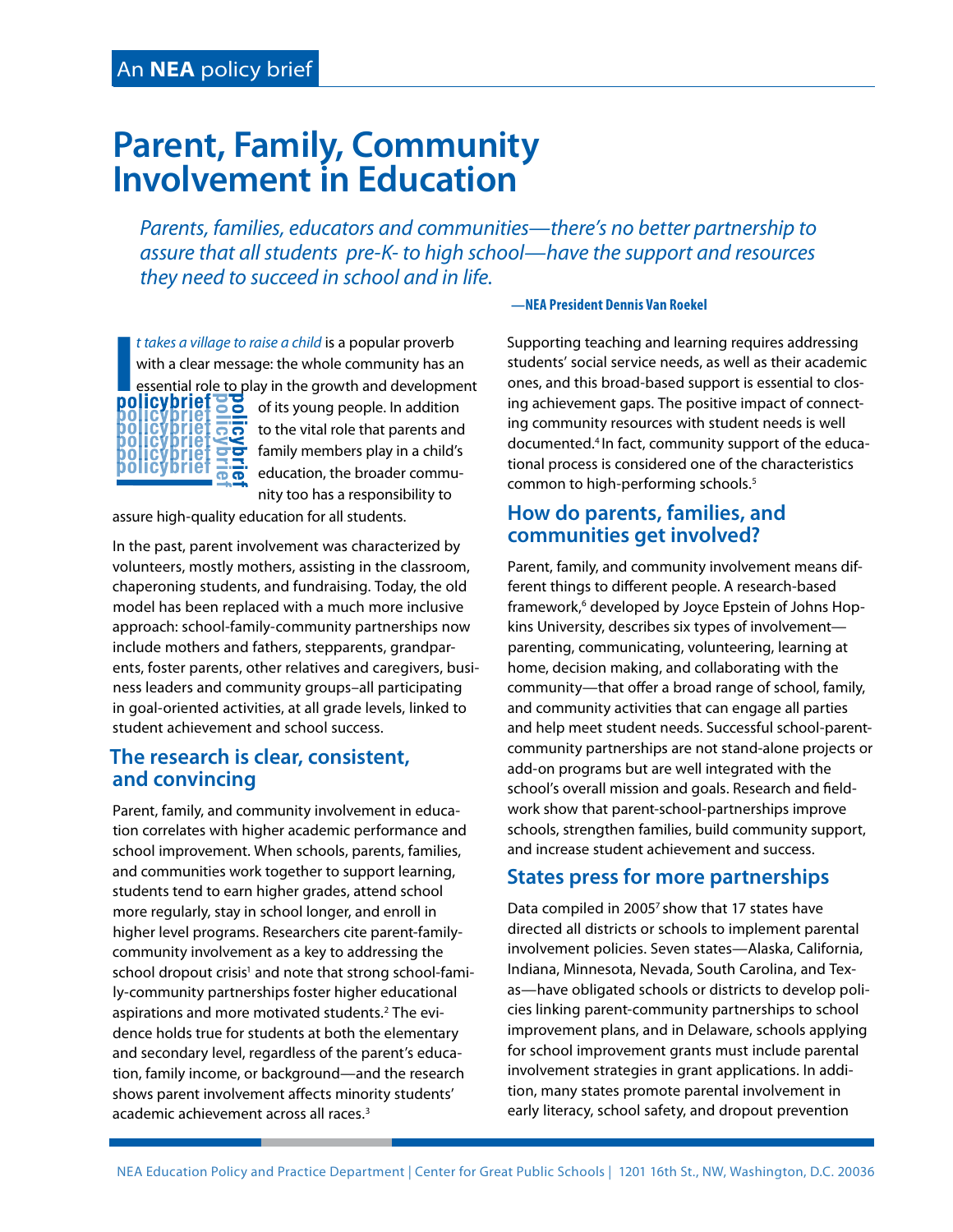## An **NEA** policy brief

programs, as well as in initiatives addressing the needs of at-risk youth and English Language Learners. Some state policies echo the provisions of Section 1118 of the Elementary and Secondary Education Act (ESEA) that direct schools and districts receiving Title I funds to use a portion of those funds to involve parents, educators, and the community in the shared responsibility of improving their students' academic achievement.

Although the research unequivocally affirms the positive and long-lasting effects of parent, family, and community involvement on student learning, this data is often overlooked in local, state, and national discussions about raising student achievement and closing achievement gaps. Education reform efforts that focus solely on classrooms and schools are leaving out critical factors essential for long-term success. What happens before and after school can be as important as what happens during the school day. Even the most promising reforms can be "reversed by family, negated by neighborhoods, and might well be subverted or minimized by what happens to children outside of school."8 While education is clearly an asset to the individual, it also benefits families and serves the common good. Education is a core value of our democratic society, and it is in everyone's self-interest to insure that all children receive a quality education. Our democracy, as well as our economy, depends on an educated citizenry and skilled workforce.

Too many policymakers, community leaders, and even parents still view schools and student learning as the sole responsibility of educators. While educators take their professional responsibilities seriously, they also recognize that they cannot do it alone. They need and depend on the support from parents and community members.

One dynamic too often observed is that parent involvement in education tends to decline as their children go up in grade, with a dramatic drop once students reach middle school.9 In fact, the lack of parental involvement is viewed by teachers, administrators, the public, and even parents of school-age children, as the single biggest problem facing our nation's schools.<sup>10</sup>

To promote student growth and school success at every grade and age, well thought out parent-communityschool partnerships, linked to school improvement goals, are needed in every community.

#### **Epstein's Framework on Involvement**

- **Parenting.** Assist families with parenting skills, family support, understanding child and adolescent development, and setting home conditions to support learning at each age and grade level. Assist schools in understanding families' backgrounds, cultures, and goals for children.
- **Communicating.** Communicate with families about school programs and student progress. Create two-way communication channels between school and home that are effective and reliable.
- **Volunteering.** Improve recruitment and training to involve families as volunteers and as audiences at the school or in other locations. Enable educators to work with volunteers who support students and the school. Provide meaningful work and flexible scheduling.
- **Learning at Home.** Involve families with their children in academic learning at home, including homework, goal setting, and other curriculum-related activities.
- **Decision Making.** Include families as participants in school decisions, governance, and advocacy activities through school councils or improvement teams, committees, and other organizations.
- **Collaborating with the Community.** Coordinate resources and services for families, students, and the school with community groups, including businesses, agencies, cultural and civic organizations, and colleges or universities.

## **What hinders involvement?**

Parents see lots of roadblocks to getting involved in their child's education.<sup>11</sup> Some point to their own demanding schedules and say they don't have extra time to volunteer or even attend school activities, much less get involved in bigger ways. Others reveal how uncomfortable they feel when trying to communicate with school officials, whether that's due to language or cultural differences or their own past experiences with school. Some say they lack the know-how and resources to help their child, or they express frustration with school bureaucracies or policies they find impossible to understand or change.

Some parents complain that they rarely hear from the school unless there is a problem with their child's behavior or performance. Others say the information provided by the school is not comprehensible either because of educational jargon or because the parent or family member does not read or understand English.

Some families criticize school personnel for not understanding the plight of single parents, grandparents, foster parents, or other caregivers. Others say they lack transpor-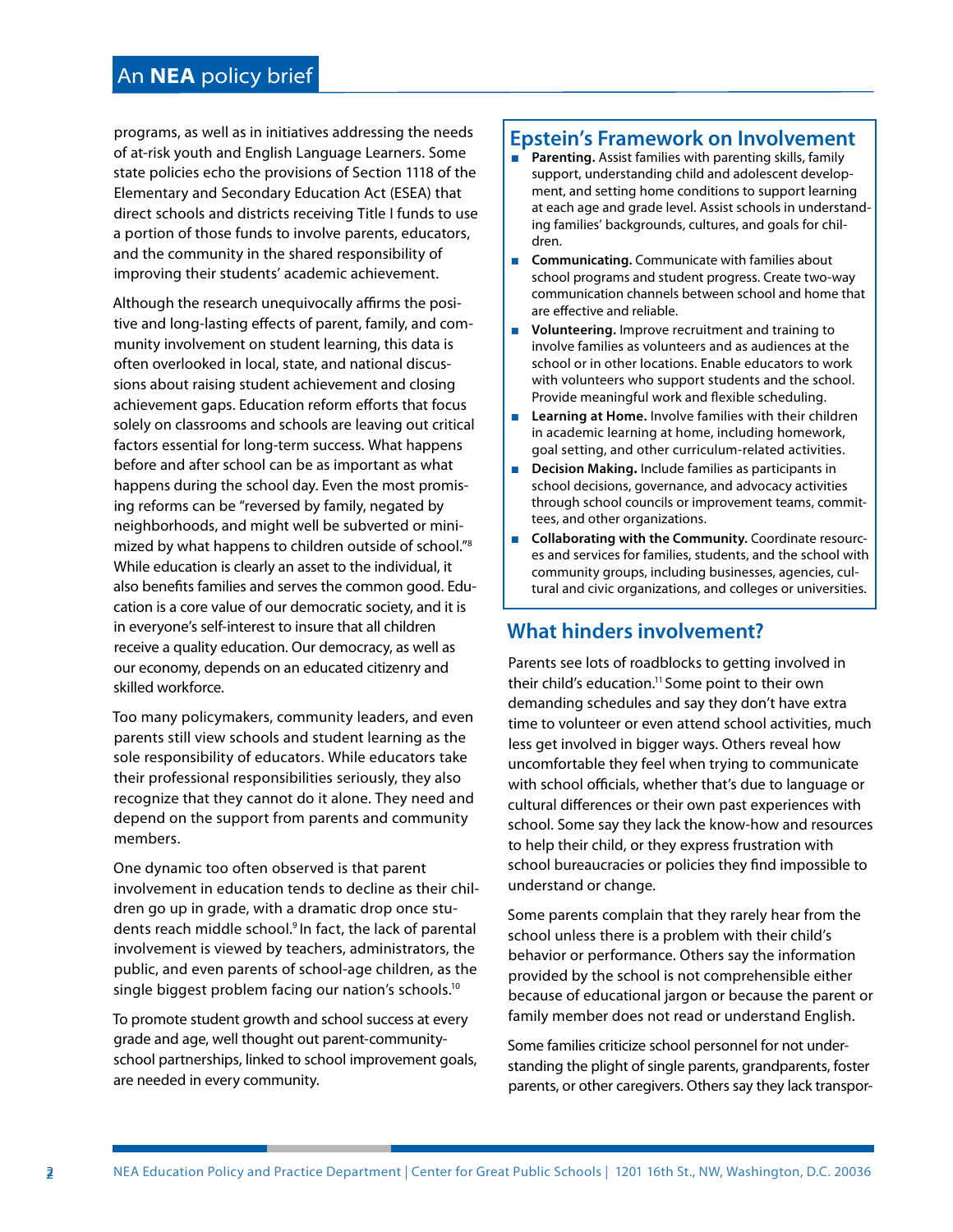tation to attend school events or have no child care for younger siblings. While some schools have made great strides in engaging parents and others in the educational process, there is still much more that can be done.

#### **How can we engage more stakeholders?**

Here are some specific ways that schools can engage more parents, families, and communities in education:

- Survey educators and families to determine needs, interests, and ideas about partnering.
- Develop and pass family-friendly policies and laws [i.e., leaves of absence for parents/caregivers to participate in school or education-related activities; flexible scheduling to encourage participation by diverse families].
- Provide professional development on family and community engagement for school faculties.
- Offer training for parents and community stakeholders on effective communications and partnering skills.
- Provide better information on school and school district policies and procedures.
- Ensure timely access to information, using effective communications tools that address various family structures and are translated into languages that parents/families understand.
- Hire and train school-community liaisons who know the communities' history, language, and cultural background to contact parents and coordinate activities.
- Collaborate with higher education institutions to infuse parent, family, and community involvement in education into teacher and administrator preparation programs.
- Develop an outreach strategy to inform families, businesses, and the community about school and family involvement opportunities, policies, and programs.
- Regularly evaluate the effectiveness of family involvement programs and activities.

There are a number of parent-family-community-school partnerships that have documented their results:

The **National Network of Partnership Schools (NNPS)** recognizes schools, districts, states, and organizations that demonstrate excellence and continual progress in developing and sustaining comprehensive, goal-oriented programs of school, family, and community partnerships. Some 600 NNPS Partnership Award winners have been recognized since 1998 for programs and practices that improve family and community involvement resulting in increased student achievement and other indicators of success in school.<sup>12</sup>

The **Parent-Teacher Home Visit Project** is a partnership between the Sacramento City Teachers Association, a faith-based community organizing group, and the school district. Since 1998, teams of educators and parents have visited students and their families at home, built trusting relationships, and shared instructional tools. Evaluations of the project report increased parental involvement, improved parent/teacher relationships, and improved academic achievement.<sup>13</sup>

The **Chicago Parent Centers** model has been cited as evidence that parent participation has a major impact on children's academic success and social development, and that it is a sure strategy for reducing the dropout rate. Each year that parents took part in the program increased the chances—by 16 percent—that their child would complete high school. For students whose parents were involved for the whole six years of the project, more than 80 percent graduated from high school, compared with 38 percent of students whose parents did not participate.<sup>14</sup>

Since 1987, more than 375,000 immigrant parents in California have increased their knowledge and skills to support their children's academic achievement and enrollment in higher education by participating in the **Parent Institute for Quality Education (PIQE)** program. Since then, PIQE programs have expanded to other cities in Arizona, Texas, and Minnesota. A recent study documented that children of Hispanic parents who completed the San Diego PIQE program achieved a 93 percent high school graduation rate and 79.2 percent student enrollment in college or university.15

## **Call to Action**

NEA believes that significantly more emphasis must be placed on the important roles that parents, families, and communities can and must play in raising student performance and closing achievement gaps. The Association has long advocated policies to assist and encourage parents, families, and communities to become actively engaged in their public schools and become an integral part of school improvement efforts.